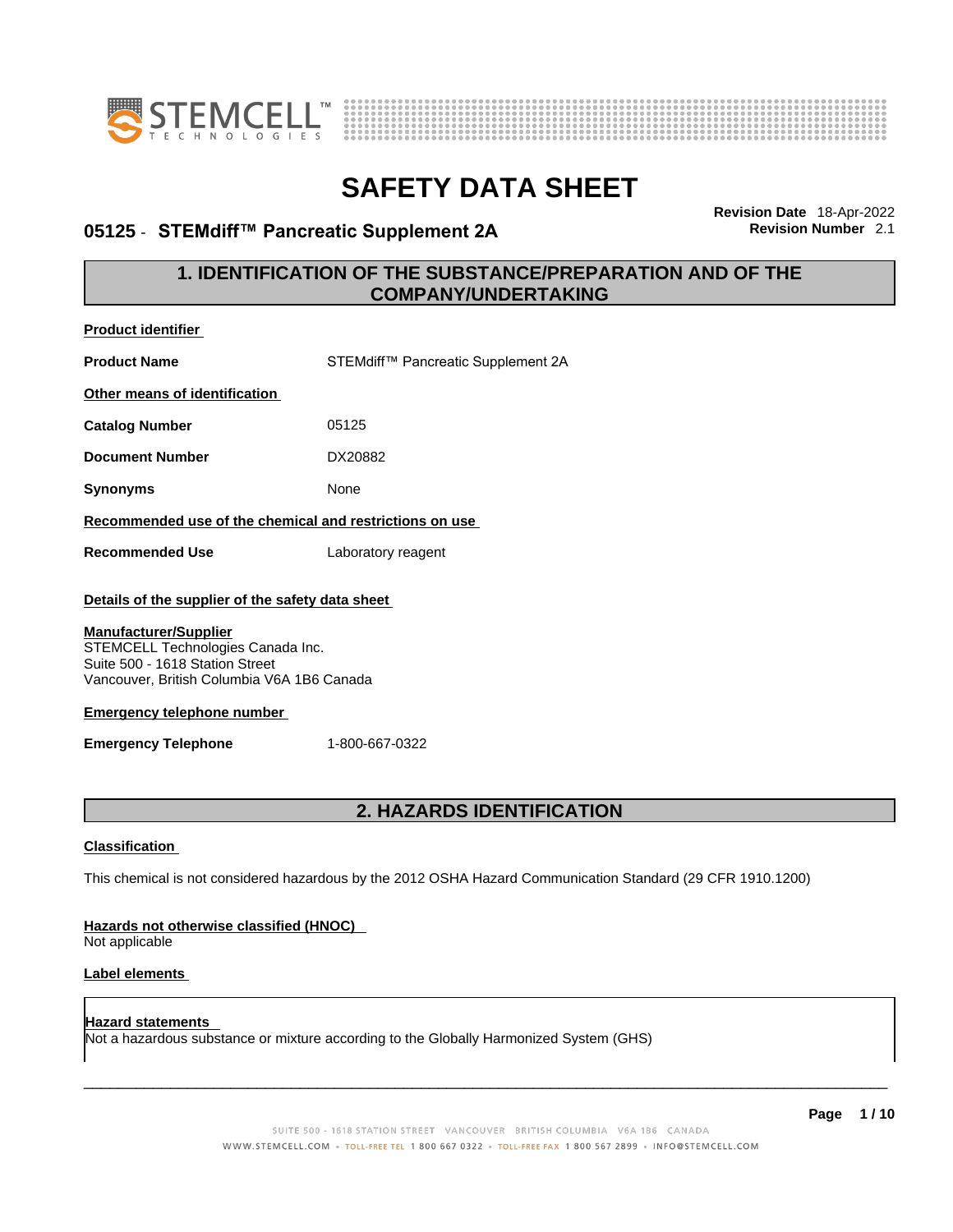



## \_\_\_\_\_\_\_\_\_\_\_\_\_\_\_\_\_\_\_\_\_\_\_\_\_\_\_\_\_\_\_\_\_\_\_\_\_\_\_\_\_\_\_\_\_\_\_\_\_\_\_\_\_\_\_\_\_\_\_\_\_\_\_\_\_\_\_\_\_\_\_\_\_\_\_\_\_\_\_\_\_\_\_\_\_\_\_\_\_\_\_\_\_ **Revision Date** 18-Apr-2022 **05125** - **STEMdiff™ Pancreatic Supplement 2A Revision Number** 2.1

The product contains no substances which at their given concentration, are considered to be hazardous to health.

**Appearance** Clear **Physical state** Liquid

**Odor** No data available

**Other Information**  Not applicable

#### **Unknown acute toxicity** 0 % of the mixture consists of ingredient(s) of unknown toxicity

0 % of the mixture consists of ingredient(s) of unknown acute oral toxicity

0 % of the mixture consists of ingredient(s) of unknown acute dermal toxicity

0 % of the mixture consists of ingredient(s) of unknown acute inhalation toxicity (gas)

0 % of the mixture consists of ingredient(s) of unknown acute inhalation toxicity (vapor)

0 % of the mixture consists of ingredient(s) of unknown acute inhalation toxicity (dust/mist)

### **3. COMPOSITION/INFORMATION ON INGREDIENTS**

#### **Substance**

Not applicable.

#### **Mixture**

Not a hazardous substance or mixture according to the Globally Harmonized System (GHS)

\*The exact percentage (concentration) of composition has been withheld as a trade secret.

### **4. FIRST AID MEASURES**

### **Description of first aid measures**

| <b>Inhalation</b>   | Remove to fresh air.                                                                                                    |
|---------------------|-------------------------------------------------------------------------------------------------------------------------|
| Eye contact         | Rinse thoroughly with plenty of water for at least 15 minutes, lifting lower and upper eyelids.<br>Consult a physician. |
| <b>Skin contact</b> | Wash skin with soap and water.                                                                                          |
| Ingestion           | Clean mouth with water and drink afterwards plenty of water.                                                            |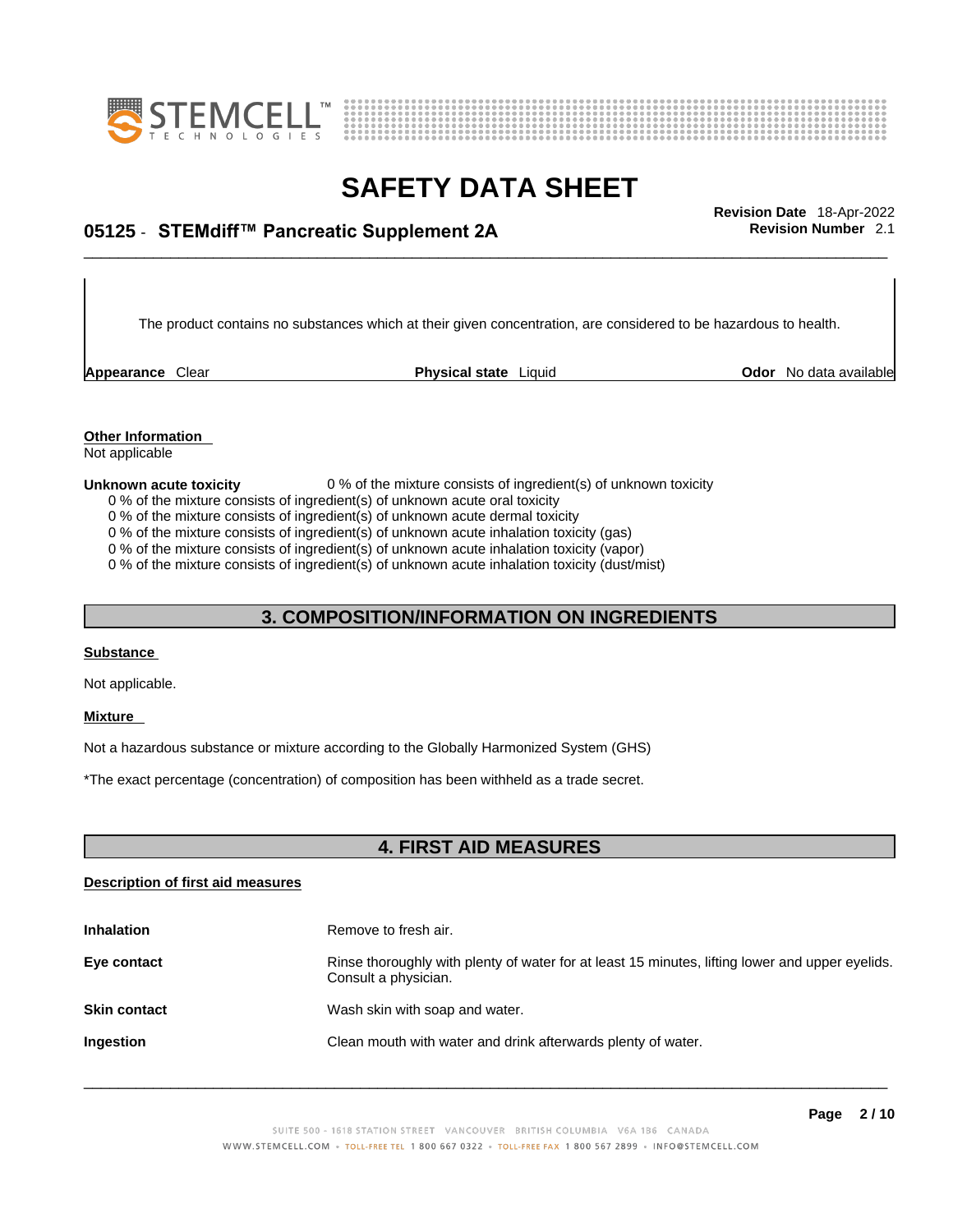



## \_\_\_\_\_\_\_\_\_\_\_\_\_\_\_\_\_\_\_\_\_\_\_\_\_\_\_\_\_\_\_\_\_\_\_\_\_\_\_\_\_\_\_\_\_\_\_\_\_\_\_\_\_\_\_\_\_\_\_\_\_\_\_\_\_\_\_\_\_\_\_\_\_\_\_\_\_\_\_\_\_\_\_\_\_\_\_\_\_\_\_\_\_ **Revision Date** 18-Apr-2022 **05125** - **STEMdiff™ Pancreatic Supplement 2A Revision Number** 2.1

| Most important symptoms and effects, both acute and delayed                                                      |                                                                                                                                       |  |  |
|------------------------------------------------------------------------------------------------------------------|---------------------------------------------------------------------------------------------------------------------------------------|--|--|
| <b>Symptoms</b>                                                                                                  | No information available.                                                                                                             |  |  |
|                                                                                                                  | Indication of any immediate medical attention and special treatment needed                                                            |  |  |
| Note to physicians                                                                                               | Treat symptomatically.                                                                                                                |  |  |
|                                                                                                                  |                                                                                                                                       |  |  |
|                                                                                                                  | <b>5. FIRE-FIGHTING MEASURES</b>                                                                                                      |  |  |
| <b>Suitable Extinguishing Media</b>                                                                              | Use extinguishing measures that are appropriate to local circumstances and the<br>surrounding environment.                            |  |  |
| Unsuitable extinguishing media                                                                                   | CAUTION: Use of water spray when fighting fire may be inefficient.                                                                    |  |  |
| Specific hazards arising from the<br>chemical                                                                    | No information available.                                                                                                             |  |  |
| <b>Explosion data</b><br><b>Sensitivity to Mechanical Impact None.</b><br><b>Sensitivity to Static Discharge</b> | None.                                                                                                                                 |  |  |
| Special protective equipment for<br>fire-fiqhters                                                                | Firefighters should wear self-contained breathing apparatus and full firefighting turnout<br>gear. Use personal protection equipment. |  |  |

### **6. ACCIDENTAL RELEASE MEASURES**

### **Personal precautions, protective equipment and emergency procedures**

| <b>Personal precautions</b>                          | Ensure adequate ventilation.                                                         |
|------------------------------------------------------|--------------------------------------------------------------------------------------|
| <b>Environmental precautions</b>                     |                                                                                      |
| <b>Environmental precautions</b>                     | See Section 12 for additional Ecological Information.                                |
| Methods and material for containment and cleaning up |                                                                                      |
| <b>Methods for containment</b>                       | Prevent further leakage or spillage if safe to do so.                                |
| Methods for cleaning up                              | Pick up and transfer to properly labeled containers.                                 |
| Prevention of secondary hazards                      | Clean contaminated objects and areas thoroughly observing environmental regulations. |
|                                                      |                                                                                      |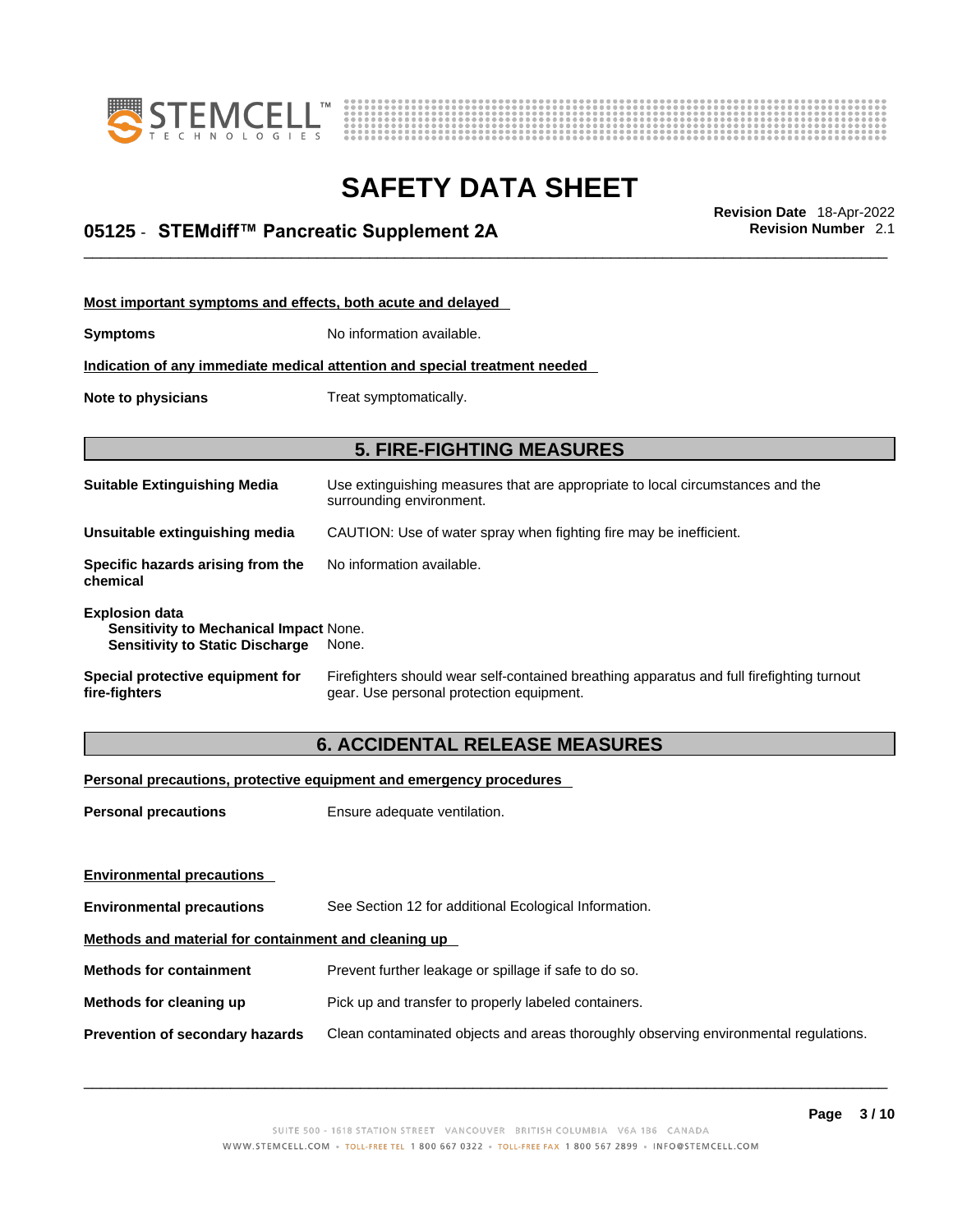



## \_\_\_\_\_\_\_\_\_\_\_\_\_\_\_\_\_\_\_\_\_\_\_\_\_\_\_\_\_\_\_\_\_\_\_\_\_\_\_\_\_\_\_\_\_\_\_\_\_\_\_\_\_\_\_\_\_\_\_\_\_\_\_\_\_\_\_\_\_\_\_\_\_\_\_\_\_\_\_\_\_\_\_\_\_\_\_\_\_\_\_\_\_ **Revision Date** 18-Apr-2022 **05125** - **STEMdiff™ Pancreatic Supplement 2A Revision Number** 2.1

|                                                              | <b>7. HANDLING AND STORAGE</b>                                                                                                                                              |
|--------------------------------------------------------------|-----------------------------------------------------------------------------------------------------------------------------------------------------------------------------|
| <b>Precautions for safe handling</b>                         |                                                                                                                                                                             |
| Advice on safe handling                                      | Handle in accordance with good industrial hygiene and safety practice.                                                                                                      |
| Conditions for safe storage, including any incompatibilities |                                                                                                                                                                             |
| <b>Storage Conditions</b>                                    | Store in accordance with information listed on the Product Information Sheet (PIS).                                                                                         |
|                                                              | 8. EXPOSURE CONTROLS/PERSONAL PROTECTION                                                                                                                                    |
| <b>Control parameters</b>                                    |                                                                                                                                                                             |
| <b>Exposure Limits</b>                                       | This product, as supplied, does not contain any hazardous materials with occupational<br>exposure limits established by the region specific regulatory bodies.              |
| <b>Appropriate engineering controls</b>                      |                                                                                                                                                                             |
| <b>Engineering controls</b>                                  | Showers<br>Eyewash stations<br>Ventilation systems.                                                                                                                         |
|                                                              | Individual protection measures, such as personal protective equipment                                                                                                       |
| <b>Eye/face protection</b>                                   | No special protective equipment required.                                                                                                                                   |
| Skin and body protection                                     | No special protective equipment required.                                                                                                                                   |
| <b>Respiratory protection</b>                                | No protective equipment is needed under normal use conditions. If exposure limits are<br>exceeded or irritation is experienced, ventilation and evacuation may be required. |
| <b>General hygiene considerations</b>                        | Handle in accordance with good industrial hygiene and safety practice.                                                                                                      |

### **9. PHYSICAL AND CHEMICAL PROPERTIES**

**Information on basic physical and chemical properties Physical state** Liquid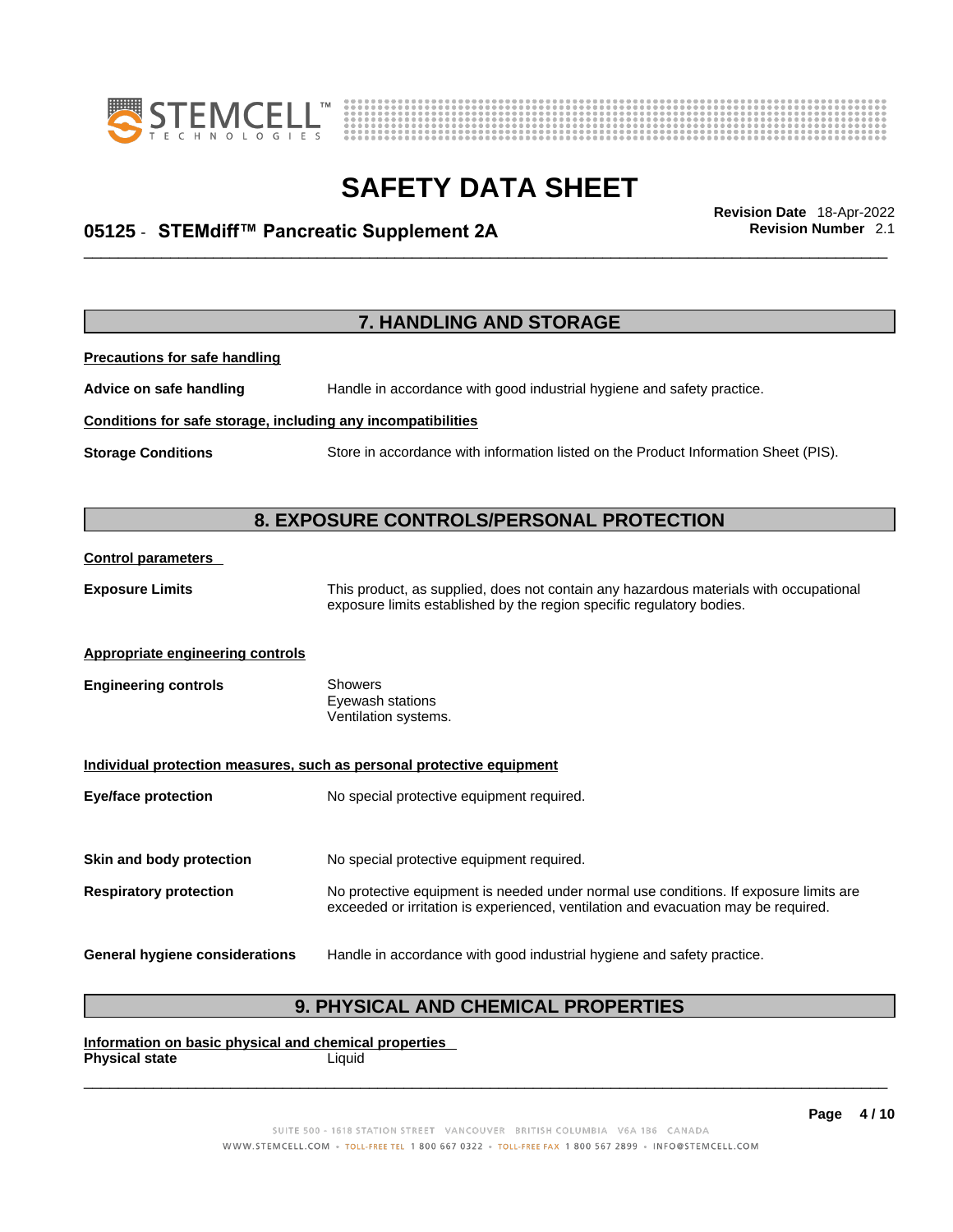



## \_\_\_\_\_\_\_\_\_\_\_\_\_\_\_\_\_\_\_\_\_\_\_\_\_\_\_\_\_\_\_\_\_\_\_\_\_\_\_\_\_\_\_\_\_\_\_\_\_\_\_\_\_\_\_\_\_\_\_\_\_\_\_\_\_\_\_\_\_\_\_\_\_\_\_\_\_\_\_\_\_\_\_\_\_\_\_\_\_\_\_\_\_ **Revision Date** 18-Apr-2022 **05125** - **STEMdiff™ Pancreatic Supplement 2A Revision Number** 2.1

**No data available** 

**Appearance** Clear<br> **Color** No inf **Color Color Color Color Color Color Color Color Color Color Color No** data available **Odor No data available**<br> **Odor threshold No data available** 

| <b>Property</b>                    | <b>Values</b>                                             | Remarks • Method |
|------------------------------------|-----------------------------------------------------------|------------------|
| рH                                 | No data available                                         | None known       |
| Melting point / freezing point     | No data available                                         | None known       |
| Boiling point / boiling range      | No data available                                         | None known       |
| <b>Flash point</b>                 | No data available                                         | None known       |
| <b>Evaporation rate</b>            | No data available                                         | None known       |
| Flammability (solid, gas)          | No data available                                         | None known       |
| <b>Flammability Limit in Air</b>   |                                                           | None known       |
| <b>Upper flammability limit:</b>   | No data available                                         |                  |
| Lower flammability limit:          | No data available                                         |                  |
| Vapor pressure                     | No data available                                         | None known       |
| <b>Vapor density</b>               | No data available                                         | None known       |
| <b>Relative density</b>            | No data available                                         | None known       |
| <b>Water solubility</b>            | No data available                                         | None known       |
| Solubility in other solvents       | No data available                                         | None known       |
| <b>Partition coefficient</b>       | No data available                                         | None known       |
| <b>Autoignition temperature</b>    | No data available                                         | None known       |
| <b>Decomposition temperature</b>   | No data available                                         | None known       |
| <b>Kinematic viscosity</b>         | No data available                                         | None known       |
| <b>Dynamic viscosity</b>           | No data available                                         | None known       |
| <b>Explosive properties</b>        | No data available                                         |                  |
| <b>Oxidizing properties</b>        | No information available                                  |                  |
| <b>Other Information</b>           |                                                           |                  |
| <b>Softening point</b>             | No information available                                  |                  |
| <b>Molecular weight</b>            | No information available                                  |                  |
| <b>Molecular formula</b>           | No information available                                  |                  |
| <b>VOC Content (%)</b>             | No information available                                  |                  |
| <b>Liquid Density</b>              | No information available                                  |                  |
| <b>Bulk density</b>                | No information available                                  |                  |
|                                    | <b>10. STABILITY AND REACTIVITY</b>                       |                  |
| <b>Reactivity</b>                  | No information available.                                 |                  |
| <b>Chemical stability</b>          | Stable under recommended transport or storage conditions. |                  |
| Possibility of hazardous reactions | None under normal processing.                             |                  |

**Conditions to avoid** None known based on information supplied.

**Incompatible materials** None known based on information supplied.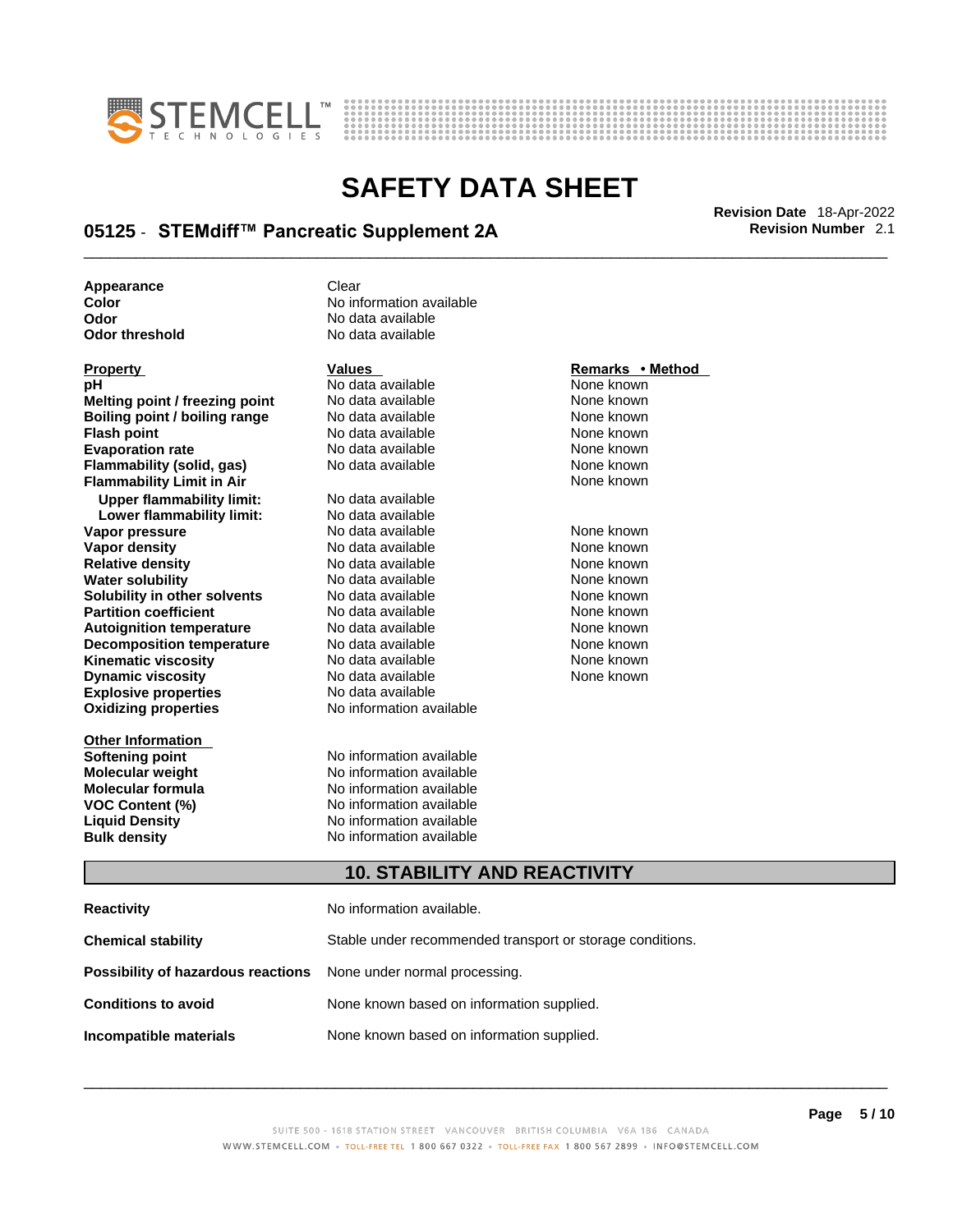



## \_\_\_\_\_\_\_\_\_\_\_\_\_\_\_\_\_\_\_\_\_\_\_\_\_\_\_\_\_\_\_\_\_\_\_\_\_\_\_\_\_\_\_\_\_\_\_\_\_\_\_\_\_\_\_\_\_\_\_\_\_\_\_\_\_\_\_\_\_\_\_\_\_\_\_\_\_\_\_\_\_\_\_\_\_\_\_\_\_\_\_\_\_ **Revision Date** 18-Apr-2022 **05125** - **STEMdiff™ Pancreatic Supplement 2A Revision Number** 2.1

**Hazardous decomposition products** None known based on information supplied.

### **11. TOXICOLOGICAL INFORMATION**

**Information on likely routes of exposure**

**Product Information**

| <b>Inhalation</b>                                              | Specific test data for the substance or mixture is not available.                                                                                                                                                                                                                                                                                                                                                                                                                                                         |
|----------------------------------------------------------------|---------------------------------------------------------------------------------------------------------------------------------------------------------------------------------------------------------------------------------------------------------------------------------------------------------------------------------------------------------------------------------------------------------------------------------------------------------------------------------------------------------------------------|
| Eye contact                                                    | Specific test data for the substance or mixture is not available.                                                                                                                                                                                                                                                                                                                                                                                                                                                         |
| <b>Skin contact</b>                                            | Specific test data for the substance or mixture is not available.                                                                                                                                                                                                                                                                                                                                                                                                                                                         |
| Ingestion                                                      | Specific test data for the substance or mixture is not available.                                                                                                                                                                                                                                                                                                                                                                                                                                                         |
|                                                                | Symptoms related to the physical, chemical and toxicological characteristics                                                                                                                                                                                                                                                                                                                                                                                                                                              |
| <b>Symptoms</b>                                                | No information available.                                                                                                                                                                                                                                                                                                                                                                                                                                                                                                 |
| <b>Numerical measures of toxicity</b>                          |                                                                                                                                                                                                                                                                                                                                                                                                                                                                                                                           |
| <b>Acute toxicity</b>                                          |                                                                                                                                                                                                                                                                                                                                                                                                                                                                                                                           |
| Unknown acute toxicity<br><b>Product Information</b>           | 0 % of the mixture consists of ingredient(s) of unknown toxicity<br>0 % of the mixture consists of ingredient(s) of unknown acute oral toxicity<br>0 % of the mixture consists of ingredient(s) of unknown acute dermal toxicity<br>0 % of the mixture consists of ingredient(s) of unknown acute inhalation toxicity (gas)<br>0 % of the mixture consists of ingredient(s) of unknown acute inhalation toxicity (vapor)<br>0 % of the mixture consists of ingredient(s) of unknown acute inhalation toxicity (dust/mist) |
|                                                                | Delayed and immediate effects as well as chronic effects from short and long-term exposure                                                                                                                                                                                                                                                                                                                                                                                                                                |
| <b>Skin corrosion/irritation</b><br><b>Product Information</b> | No information available.                                                                                                                                                                                                                                                                                                                                                                                                                                                                                                 |
| Serious eye damage/eye irritation                              | No information available.                                                                                                                                                                                                                                                                                                                                                                                                                                                                                                 |

Product Information **Respiratory or skin sensitization** No information available. Product Information

**Germ cell mutagenicity** No information available.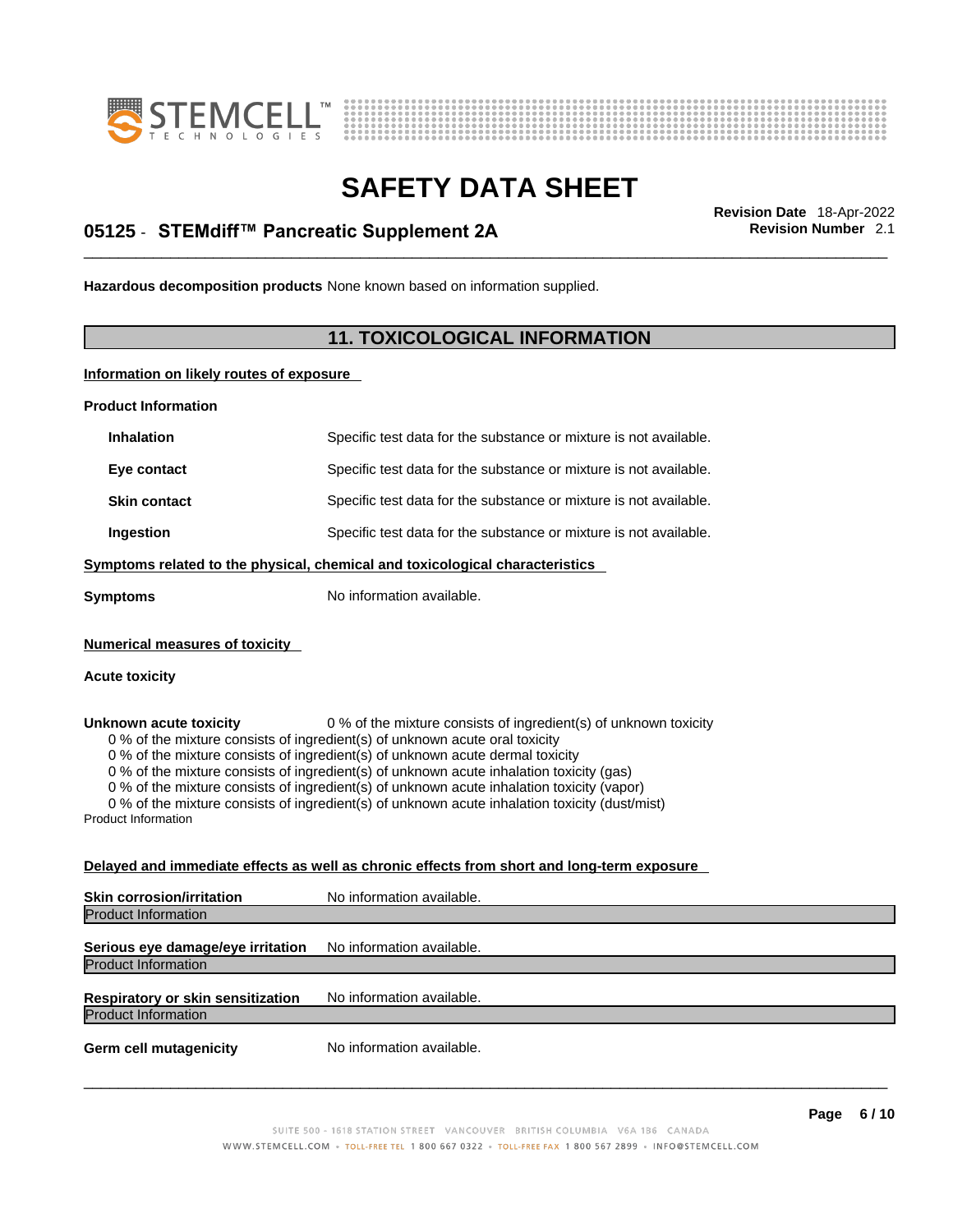



## \_\_\_\_\_\_\_\_\_\_\_\_\_\_\_\_\_\_\_\_\_\_\_\_\_\_\_\_\_\_\_\_\_\_\_\_\_\_\_\_\_\_\_\_\_\_\_\_\_\_\_\_\_\_\_\_\_\_\_\_\_\_\_\_\_\_\_\_\_\_\_\_\_\_\_\_\_\_\_\_\_\_\_\_\_\_\_\_\_\_\_\_\_ **Revision Date** 18-Apr-2022 **05125** - **STEMdiff™ Pancreatic Supplement 2A Revision Number** 2.1

| <b>Product Information</b>             |                                                                                                                    |
|----------------------------------------|--------------------------------------------------------------------------------------------------------------------|
| Carcinogenicity                        | No information available.                                                                                          |
| <b>Reproductive toxicity</b>           | No information available.                                                                                          |
|                                        | <b>Product Information</b>                                                                                         |
| <b>STOT - single exposure</b>          | No information available.<br><b>Product Information</b>                                                            |
| <b>STOT - repeated exposure</b>        | No information available.                                                                                          |
|                                        | <b>Product Information</b>                                                                                         |
| <b>Aspiration hazard</b>               | No information available.                                                                                          |
|                                        | <b>12. ECOLOGICAL INFORMATION</b>                                                                                  |
| <b>Ecotoxicity</b>                     |                                                                                                                    |
|                                        | <b>Product Information</b>                                                                                         |
| Persistence and degradability          | No information available.                                                                                          |
| <b>Bioaccumulation</b>                 | There is no data for this product.                                                                                 |
| Other adverse effects                  | No information available.                                                                                          |
|                                        |                                                                                                                    |
|                                        | <b>13. DISPOSAL CONSIDERATIONS</b>                                                                                 |
| Waste treatment methods                |                                                                                                                    |
| Waste from residues/unused<br>products | Dispose of in accordance with local regulations. Dispose of waste in accordance with<br>environmental legislation. |
| Contaminated packaging                 | Do not reuse empty containers.                                                                                     |

### **14. TRANSPORT INFORMATION**

DOT Not regulated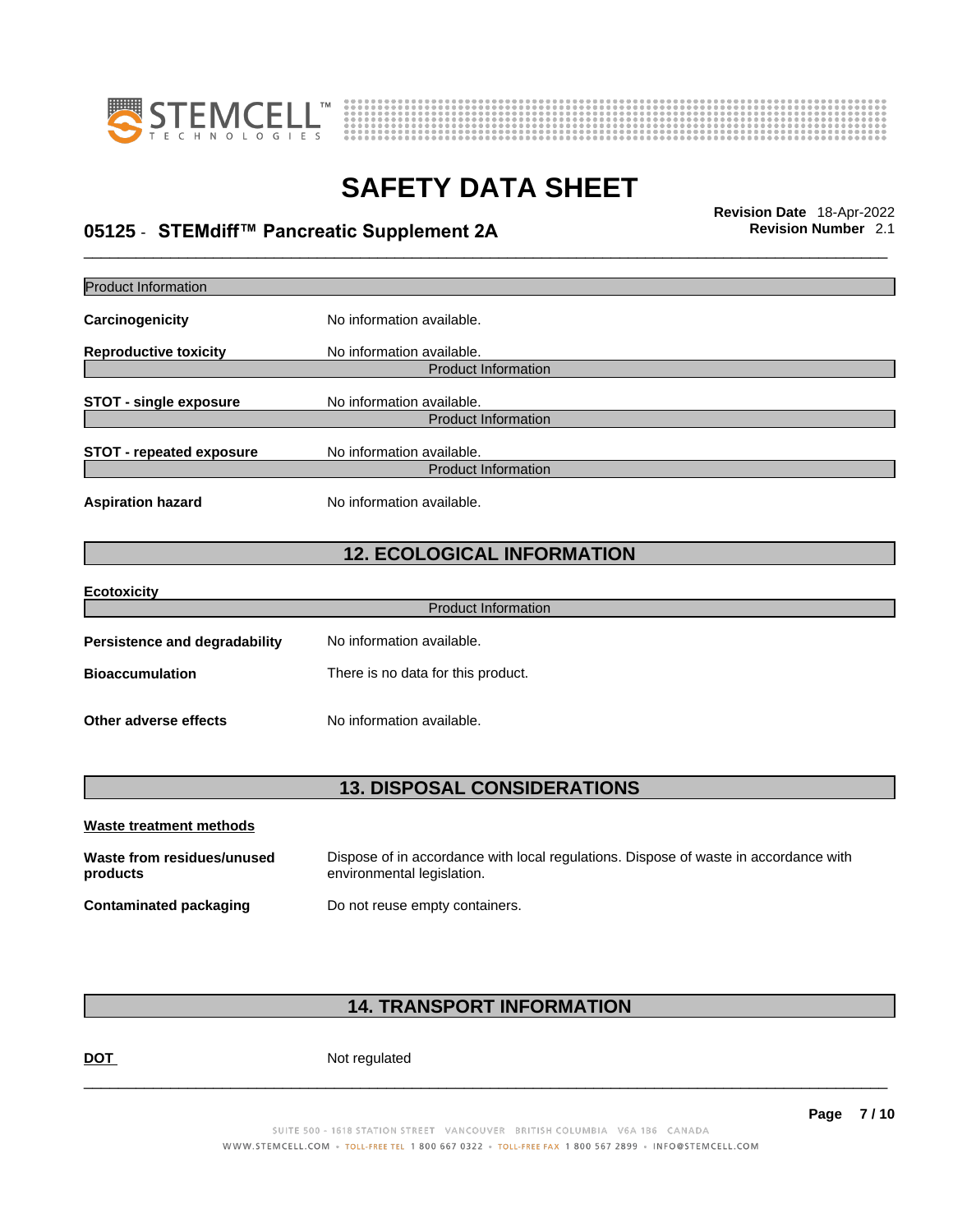



## \_\_\_\_\_\_\_\_\_\_\_\_\_\_\_\_\_\_\_\_\_\_\_\_\_\_\_\_\_\_\_\_\_\_\_\_\_\_\_\_\_\_\_\_\_\_\_\_\_\_\_\_\_\_\_\_\_\_\_\_\_\_\_\_\_\_\_\_\_\_\_\_\_\_\_\_\_\_\_\_\_\_\_\_\_\_\_\_\_\_\_\_\_ **Revision Date** 18-Apr-2022 **05125** - **STEMdiff™ Pancreatic Supplement 2A Revision Number** 2.1

| TDG               | Not regulated |
|-------------------|---------------|
| <b>MEX</b>        | Not regulated |
| <u>ICAO (air)</u> | Not regulated |
| <b>IATA</b>       | Not regulated |
| <b>IMDG</b>       | Not regulated |
| <b>RID</b>        | Not regulated |
| <b>ADR</b>        | Not regulated |
| <b>ADN</b>        | Not regulated |

### **15. REGULATORY INFORMATION**

| <b>International Inventories</b> |                 |  |
|----------------------------------|-----------------|--|
| <b>TSCA</b>                      | Does not comply |  |
| <b>DSL/NDSL</b>                  | Does not comply |  |
| <b>EINECS/ELINCS</b>             | Does not comply |  |
| <b>ENCS</b>                      | Does not comply |  |
| <b>IECSC</b>                     | Does not comply |  |
| <b>KECL</b>                      | Does not comply |  |
| <b>PICCS</b>                     | Does not comply |  |
| <b>AICS</b>                      | Does not comply |  |
|                                  |                 |  |

 **Legend:** 

 **TSCA** - United States Toxic Substances Control Act Section 8(b) Inventory

 **DSL/NDSL** - Canadian Domestic Substances List/Non-Domestic Substances List

 **EINECS/ELINCS** - European Inventory of Existing Chemical Substances/European List of Notified Chemical Substances

 **ENCS** - Japan Existing and New Chemical Substances

 **IECSC** - China Inventory of Existing Chemical Substances

 **KECL** - Korean Existing and Evaluated Chemical Substances

 **PICCS** - Philippines Inventory of Chemicals and Chemical Substances

 **AICS** - Australian Inventory of Chemical Substances

### **US Federal Regulations**

### **SARA 313**

Section 313 of Title III of the Superfund Amendments and Reauthorization Act of 1986 (SARA). This product does not contain any chemicals which are subject to the reporting requirements of the Act and Title 40 of the Code of Federal Regulations, Part 372.

| No |  |
|----|--|
| N٥ |  |
|    |  |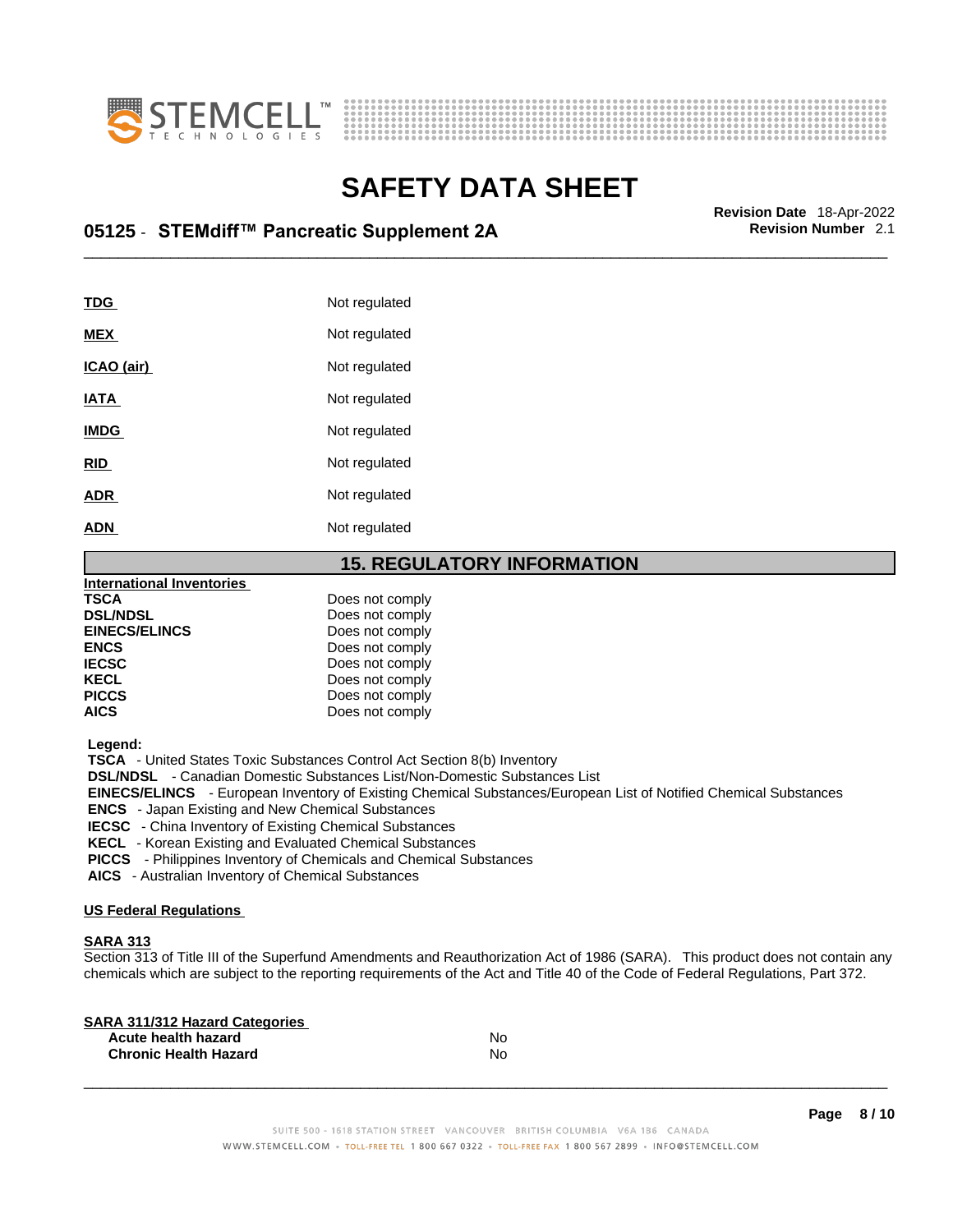



## \_\_\_\_\_\_\_\_\_\_\_\_\_\_\_\_\_\_\_\_\_\_\_\_\_\_\_\_\_\_\_\_\_\_\_\_\_\_\_\_\_\_\_\_\_\_\_\_\_\_\_\_\_\_\_\_\_\_\_\_\_\_\_\_\_\_\_\_\_\_\_\_\_\_\_\_\_\_\_\_\_\_\_\_\_\_\_\_\_\_\_\_\_ **Revision Date** 18-Apr-2022 **05125** - **STEMdiff™ Pancreatic Supplement 2A Revision Number** 2.1

**Fire hazard** No **Sudden release of pressure hazard Reactive Hazard** No

#### **CWA** (Clean Water Act)

This product does not contain any substances regulated as pollutants pursuant to the Clean Water Act (40 CFR 122.21 and 40 CFR 122.42).

#### **CERCLA**

This material, as supplied, does not contain any substances regulated as hazardous substances under the Comprehensive Environmental Response Compensation and Liability Act (CERCLA) (40 CFR 302) or the Superfund Amendments and Reauthorization Act (SARA) (40 CFR 355). There may be specific reporting requirements at the local, regional, or state level pertaining to releases of this material.

#### **US State Regulations**

#### **California Proposition 65**

This product does not contain any Proposition 65 chemicals.

### **U.S. State Right-to-Know Regulations**

#### **US State Regulations**

| Chemical name                  | New Jersey | <b>Massachusetts</b> | Pennsylvania |
|--------------------------------|------------|----------------------|--------------|
| Water<br>7732-18-5             |            |                      |              |
| Trade secret                   |            |                      |              |
| Hydrochloric acid<br>7647-01-0 |            |                      |              |

### **U.S. EPA Label Information**

**EPA Pesticide Registration Number** Not applicable

### **16. OTHER INFORMATION, INCLUDING DATE OF PREPARATION OF THE LAST REVISION**

| Prepared By,                       | Quality Control. STEMCELL Technologies Canada Inc. |
|------------------------------------|----------------------------------------------------|
| <b>Revision Date</b>               | 18-Apr-2022                                        |
| <b>Revision Note</b><br>Disclaimer | No information available.                          |